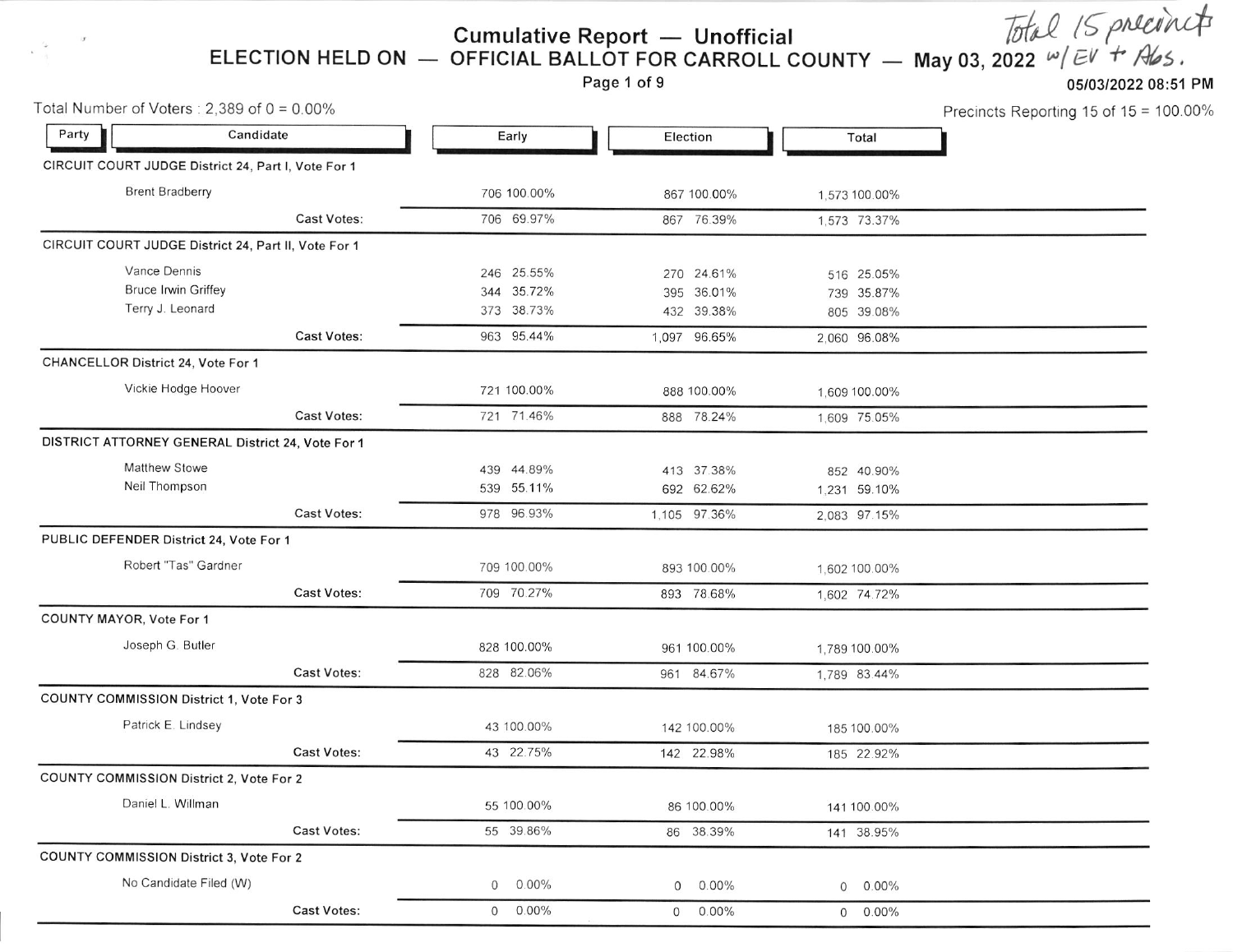## ELECTION HELD ON Cumulative Report — Unofficial<br>OFFICIAL BALLOT FOR CARROLL ( OFFICIAL BALLOT FOR CARROLL COUNTY — May 03, 2022

Page 2 of 9

 $\alpha$ 

# 05/03/2022 08:51 PM

Precincts Reporting 15 of 15 = 100.00%

| Total Number of Voters: $2,389$ of $0 = 0.00\%$ |                        |                                                       |            |             |                |              |            | Precincts Reporting 15 of 15 = |  |
|-------------------------------------------------|------------------------|-------------------------------------------------------|------------|-------------|----------------|--------------|------------|--------------------------------|--|
| Party                                           | Candidate              |                                                       | Early      |             |                | Election     |            | Total                          |  |
| COUNTY COMMISSION District 4, Vote For 2        |                        |                                                       |            |             |                |              |            |                                |  |
| Daniel J Thomas                                 |                        |                                                       |            | 80 100.00%  |                | 93 100.00%   |            | 173 100.00%                    |  |
|                                                 |                        | Cast Votes:                                           |            | 80 34.48%   |                | 93 36.05%    |            | 173 35.31%                     |  |
| <b>COUNTY COMMISSION District 5, Vote For 3</b> |                        |                                                       |            |             |                |              |            |                                |  |
| Joey W. Darnall                                 |                        |                                                       |            | 190 61.49%  |                | 87 69.05%    |            | 277 63.68%                     |  |
|                                                 | Cyril Ostiguy          |                                                       |            | 119 38.51%  |                | 39 30.95%    |            | 158 36.32%                     |  |
|                                                 | Cast Votes:            |                                                       | 309 38.15% |             | 126 35.29%     |              | 435 37.28% |                                |  |
| COUNTY COMMISSION District 6, Vote For 2        |                        |                                                       |            |             |                |              |            |                                |  |
|                                                 | No Candidate Filed (W) |                                                       | 0          | $0.00\%$    | $\mathbf 0$    | $0.00\%$     |            | $0.00\%$                       |  |
|                                                 |                        | Cast Votes:                                           |            | $0.00\%$    | $\overline{0}$ | $0.00\%$     |            | $0 0.00\%$                     |  |
| COUNTY COMMISSION District 7, Vote For 2        |                        |                                                       |            |             |                |              |            |                                |  |
| No Candidate Filed (W)                          |                        |                                                       | $0.00\%$   | $\mathbf 0$ | $0.00\%$       |              | $0.00\%$   |                                |  |
|                                                 |                        | <b>Cast Votes:</b>                                    | $\circ$    | $0.00\%$    | $\overline{O}$ | $0.00\%$     |            | $0 0.00\%$                     |  |
| <b>COUNTY COMMISSION District 8, Vote For 2</b> |                        |                                                       |            |             |                |              |            |                                |  |
| Jay Phipps                                      |                        |                                                       |            | 39 100.00%  |                | 53 100.00%   |            | 92 100.00%                     |  |
|                                                 |                        | Cast Votes:                                           |            | 39 41.49%   |                | 53 43.44%    |            | 92 42.59%                      |  |
| COUNTY COMMISSION District 9, Vote For 3        |                        |                                                       |            |             |                |              |            |                                |  |
|                                                 | No Candidate Filed (W) |                                                       | $\circ$    | $0.00\%$    | $\overline{O}$ | $0.00\%$     |            | $0.00\%$                       |  |
|                                                 |                        | <b>Cast Votes:</b>                                    |            | $0 0.00\%$  |                | $0.00\%$     |            | $0.00\%$                       |  |
| ASSESSOR of PROPERTY, Vote For 1                |                        |                                                       |            |             |                |              |            |                                |  |
| No Candidate Filed (W)                          |                        | 0                                                     | $0.00\%$   | 0           | $0.00\%$       | $\mathsf{O}$ | $0.00\%$   |                                |  |
|                                                 |                        | <b>Cast Votes:</b>                                    |            | $0.00\%$    |                | $0 0.00\%$   |            | $0 0.00\%$                     |  |
| COUNTY TRUSTEE, Vote For 1                      |                        |                                                       |            |             |                |              |            |                                |  |
|                                                 | No Candidate Filed (W) |                                                       |            | $0.00\%$    | $\circ$        | $0.00\%$     |            | $0 0.00\%$                     |  |
|                                                 |                        | <b>Cast Votes:</b>                                    |            | $0.00\%$    | $\overline{O}$ | 0.00%        |            | $0.00\%$                       |  |
|                                                 |                        | GENERAL SESSIONS AND JUVENILE COURT JUDGE, Vote For 1 |            |             |                |              |            |                                |  |
| Larry J. Logan                                  |                        |                                                       |            | 615 100.00% |                | 768 100.00%  |            | 1,383 100.00%                  |  |
|                                                 |                        | <b>Cast Votes:</b>                                    |            | 615 60.95%  |                | 768 67.67%   |            | 1,383 64.51%                   |  |